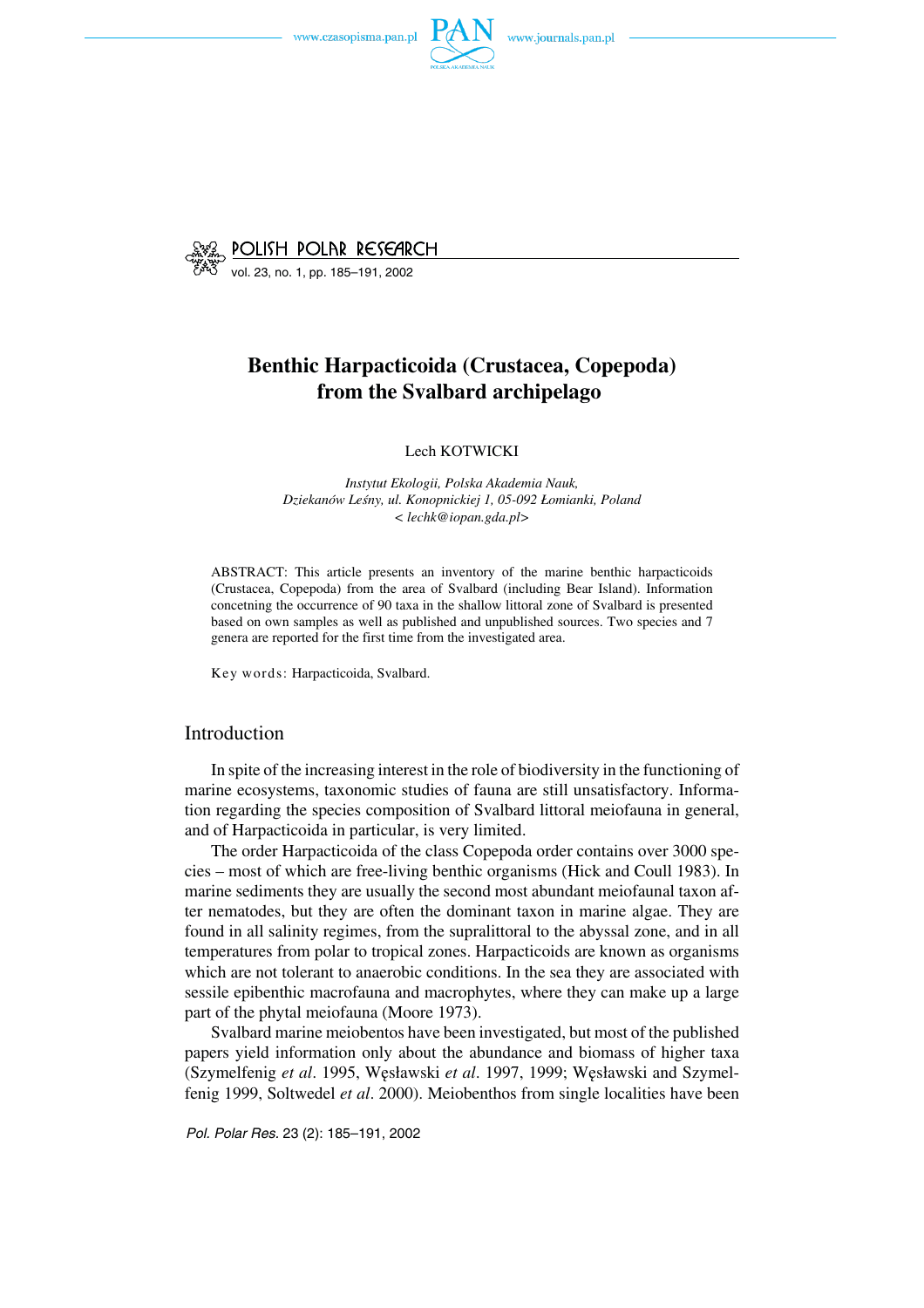





Fig. 1. Location of sampling sites.

described in detail, *e.g*. by Radziejewska and Stankowska−Radziun (1979) and Kendall *et al*. (1997). The first observations on the harpacticoids from the Arctic seas were published by Scott and Scott (1901), and Lang (1936). An important de− scriptions of the benthic littoral harpacticoids from Svalbard was published by Mielke (1974). There are only a few papers giving detailed information on the spe− cies' level (Gee and Huys 1994, Gulliksen *et al*. 1999).

The aim of this article is to present a synopsis of the occurrence of Harpacti− coida in the littoral of Svalbard. The data is based on the author's own unpublished results, supplemented with existing information: from both published and unpub− lished sources.

### Study area

The shallow littoral zone of the Svalbard archipelago between 74° – 81° N and  $10^{\circ}$  – 30° E (Fig. 1) was studied. The littoral zone of Svalbard is harsh but by no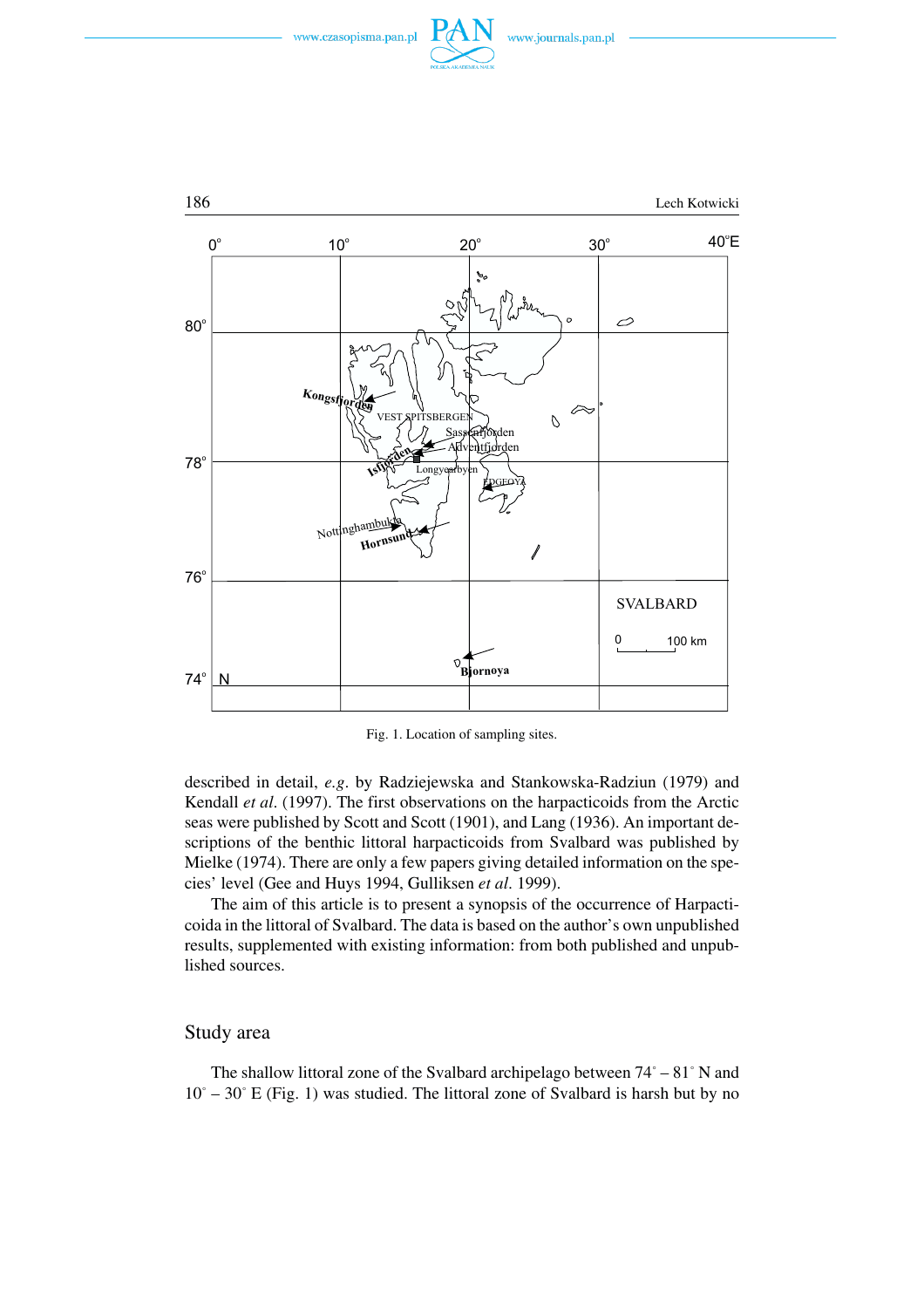Benthic Harpacticoida from the Svalbard 187

means barren (Węsławski *et al*. 1993, 1997; Szymelfenig *et al*. 1995). Sea ice cov− ers almost the whole coast during winter time and disappears only on the west coast in the summer due to the influence of warm Atlantic water (Coachman and Aagaard 1974). Most shores are influenced by melt water and sediment from gla− ciers. Bjornoa is an island, isolated from the rest of archipelago, situated at 74°N and 17°E. It's a rocky pear−shaped island some 20 km in diameter, surrounded by extensive shallows below 100 m depth.

The samples of Mielke (1974) were collected from the littoral zone of the Longyearbyen (Isfjorden) and Ny Alesund (Kongsfjorden) regions. In July 1990 an ecological study of latitudinal gradients in the structure of sub−littoral meio− benthos was conducted in Sassenfjord by Gee and Huys (1994). In the period 1999–2001 meiofauna samples were collected by the author in Kongsfjorden, Hornsund, and Bjornoya.

#### Sampling

Meiofauna was sampled on a sandy beach, in the intertidal and shallow littoral – between 2 and 30 meters depth – by means of a steel tube of 2 cm diameter, in− serted into the sediment down to a depth of 10 cm and preserved in a 4% buffered formaldehyde and seawater solution. The extraction of the meiofauna from the sediment was done according to the standard method of decantation (Pfanekuche and Thiel 1988). Organisms were washed on 0.038 mm sieves and stained with Bengal Rose.

The taxonomy of harpacticoid copepods is still unresolved. Until now the monograph by Lang (1948) remains the most important identification key. Other useful works are the monographs of Sars (1911, 1921), Smirnov (1946), Lang (1965), Huys *et al*. (1996), and a catalogue of the new marine harpacticoid copepods by Bodin (1997).

## Results and discussion

Until the present time 34 species and 51 genera of Harpacticoida have been re− corded from the Svalbard archipelago (Table 1). A comparison of the species list from Mielke (1974), Gee and Huys (1994 and unpublished data), Gulliksen *et al*. (1999) and the author's own samples reveals considerable differences. The highest number of taxa (49) was recorded by Gee and Huys (1994 and unpublished data) in the Sassenfjord region. In Kongsfjorden and Isfjorden Mielke (1974) identified 26 species of Harpacticoida. In the entire area of study Gulliksen *et al*. (1999) reported only 3 species of Harpacticoida. The author's material yielded a total of 21 taxa, in− cluding 2 species and 7 genera reported from the region for the first time.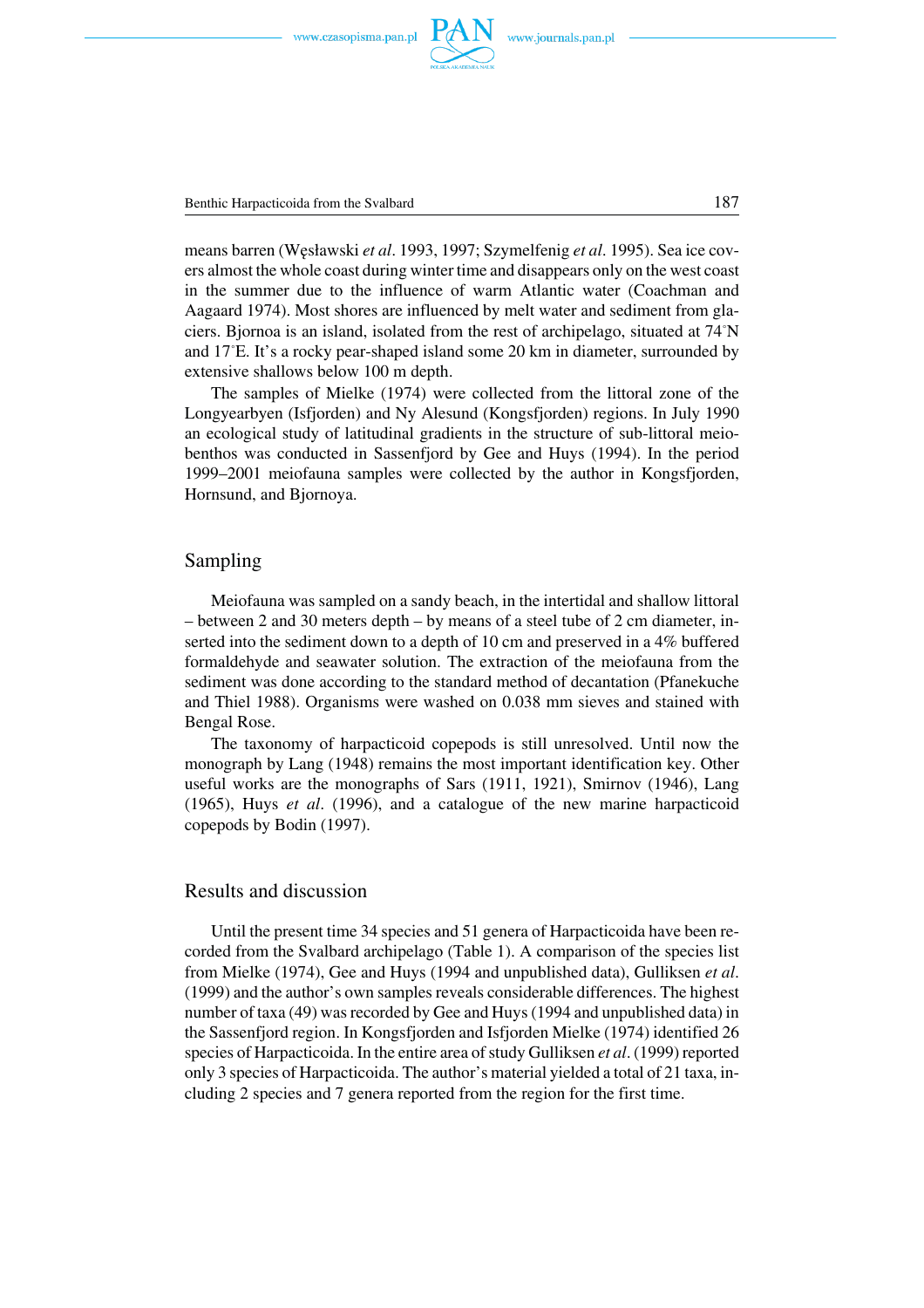



## Table 1

List of harpacticoid taxa from Svalbard archipelago, expected number of species in brack− ets. Data from: A – Mielke (1974), B – Gee and Huys (1994) and unpublished data, C – Gulliksen *et al.* (1999), D – own data.

**PAN** 

| Family           | Taxon                                                     | A         | $\, {\bf B}$ | $\mathsf{C}$ | ${\rm D}$      |
|------------------|-----------------------------------------------------------|-----------|--------------|--------------|----------------|
| Longipediidae    | Longipedia sp.                                            |           | $+$          |              |                |
| Ectinosomatidae  | Ectinosoma melaniceps Boeck, 1865                         | $\ddot{}$ |              |              |                |
|                  | Ectinosoma sp. (1)                                        |           |              |              | $\ddot{}$      |
|                  | Halectinosoma sp. (5)                                     |           | $\ddot{}$    |              | $+$            |
|                  | Bradya sp. (3)                                            |           | $\ddot{}$    |              | $+$            |
|                  | Parabradya sp. (2)                                        |           | $+$          |              |                |
|                  | Microsetella sp.                                          |           |              | $\ddot{}$    |                |
|                  | Sigmatidium parvulum Mielke, 1974                         | $+$       |              |              |                |
|                  | Pseudobradya sp. (2)                                      |           | $\ddot{}$    |              |                |
| Tachididae       | Tachidius discipes Giesbrecht, 1881                       | $+$       |              |              | $\ddot{}$      |
|                  | Tachidius incisipes Klie, 1913                            | $\ddot{}$ |              |              |                |
|                  | Tachidius sp.                                             |           |              |              | $\overline{+}$ |
| Harpacticidae    | Harpacticus chelifer (O.F. Müller, 1776)                  |           |              | $+$          |                |
|                  | Harpacticus sp.                                           |           |              |              | $+$            |
| Tisbidae         | Tisbe furcata (Baird, 1837)                               | $\ddot{}$ |              |              |                |
|                  | Scutellidium hippolytes (Kroyer, 1863)                    | $\ddot{}$ |              |              |                |
|                  | Scutellidium sp. (1)                                      |           | $^{+}$       |              | $+$            |
|                  | Zosime sp. $(1)$                                          |           | $+$          |              |                |
|                  | Tachidiella sp. (1)                                       |           |              |              | $+$            |
|                  | Idyanthedilatata Sars, 1905                               | $\ddot{}$ |              |              |                |
|                  | Idellopsis sp. (1)                                        |           | $+$          |              |                |
| Tegasidae        | Tegastes sp.                                              | $\ddot{}$ |              |              |                |
| Thalestridae     | Parathalestris sp. (1)                                    |           |              |              | $+$            |
|                  | Dactylopodia vulgaris Sars, 1905                          | $\,^+$    |              |              |                |
|                  | Dactylopedia longyearbyensis (Mielke, 1974)               | $\ddot{}$ |              |              |                |
|                  | Idomene sp. (1)                                           |           |              |              | $\ddot{}$      |
|                  | Dactylopodella sp. (1)                                    |           |              |              | $\pm$          |
| Parastenheliidae | Parastenhelia spinosa (Fisher, 1860)                      | $^{+}$    |              |              |                |
| Diosaccidae      | Stenhelia (St.) sp. (1)                                   |           | $+$          |              | $^{+}$         |
|                  | Stenhelia (D) sp. (1)                                     |           | $+$          |              | $+$            |
|                  | Amphiascus minutus (Claus, 1863)                          | $\ddot{}$ |              |              |                |
|                  | Amphiascus tenuiremis (Brady et Robertson, 1875)          | $+$       |              |              |                |
|                  | Amonardia arctica (T. Scott, 1898)                        | $+$       |              |              |                |
|                  | Paramphiascopsis sp. (1)                                  |           | $\ddot{}$    |              |                |
|                  | Typhlamphiascus lammelifer (Sars) capensis (f) Kunz, 1975 |           |              |              | $\ddot{}$      |
|                  | Typhlamphiascus sp. (2)                                   |           | $+$          |              |                |
|                  | Amphiascoides nanus (Sars, 1906)                          | $\ddot{}$ |              |              |                |
|                  | Amphiascoides sp. (1)                                     |           | $\ddot{}$    |              |                |
|                  | Paramphiascella sp. (1)                                   |           | $\ddot{}$    |              |                |
|                  | Haloschizopera sp. (1)                                    |           | $+$          |              |                |
|                  | Schizopera ornata Noodt et Parasjoki, 1953                | $\pmb{+}$ |              |              |                |
|                  | Schizopera meridionalis Petkowski, 1954                   | $\ddot{}$ |              |              |                |

188 Lech Kotwicki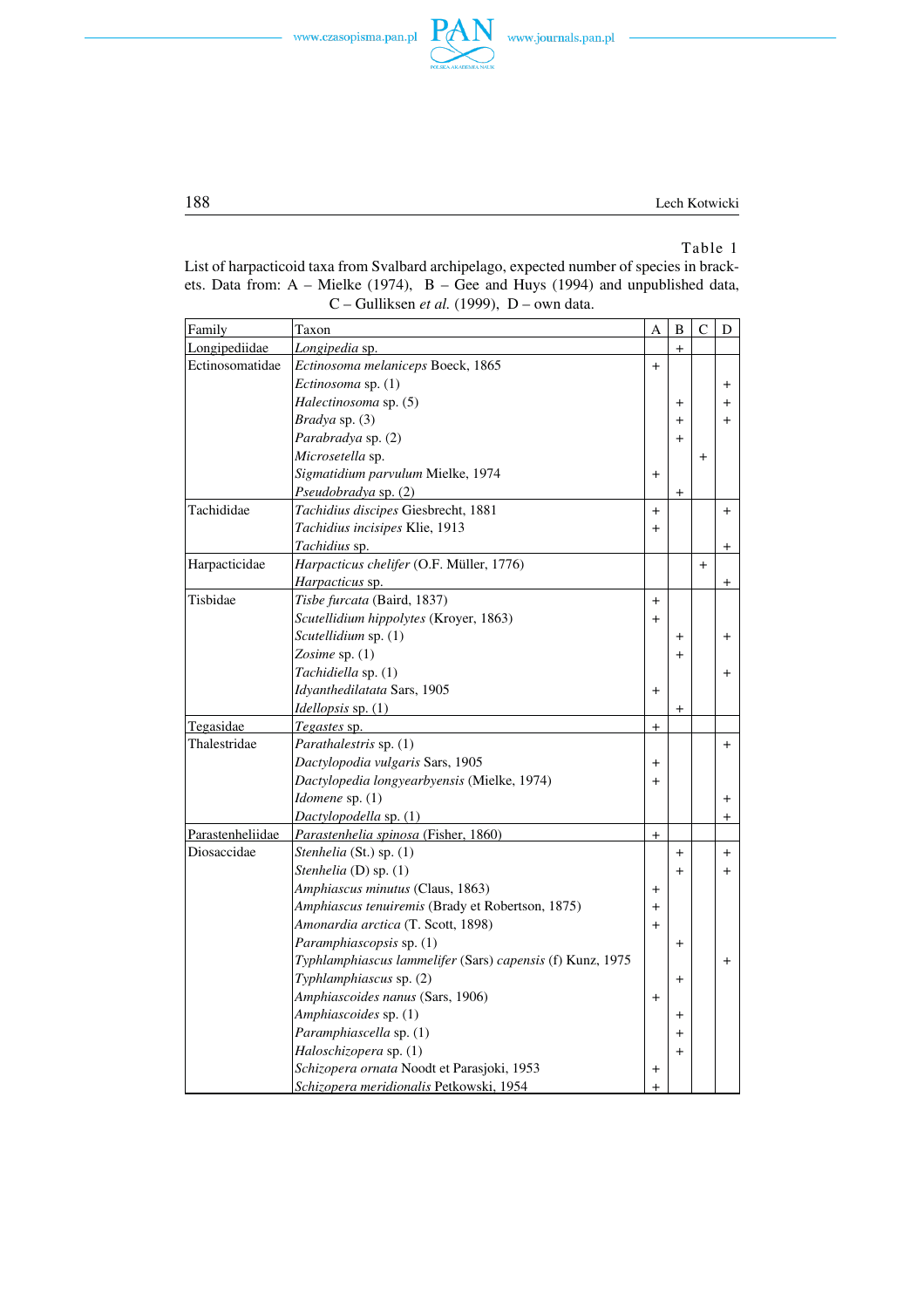

| Table 1 | - continued. |
|---------|--------------|
|         |              |

| Family               | Taxon                                            | A              | B         | $\mathsf{C}$ | D              |
|----------------------|--------------------------------------------------|----------------|-----------|--------------|----------------|
| Ameridae             | Amerira longipes Boeck, 1864                     | $+$            |           |              |                |
|                      | Ameira parvula (Claus, 1866)                     | $+$            |           |              |                |
|                      | Ameira sp.                                       |                | $\ddot{}$ |              | $\overline{+}$ |
|                      | Pseudoameira sp.                                 |                | $\ddot{}$ |              |                |
| Paramesochridae      | Paramesochra sp.                                 |                |           |              | $+$            |
|                      | Canthocamptidae   Mesochra schmidti Mielke, 1974 | $^{+}$         |           |              |                |
|                      | Mesochra sp.                                     | $\overline{+}$ |           |              | $\overline{+}$ |
|                      | Heteropsyllus sp.                                |                | $\pm$     |              |                |
|                      | Mesopsyllus sp.                                  |                | $\ddot{}$ |              |                |
|                      | Bathycamptus sp.                                 |                | $\ddot{}$ |              |                |
| Cletodidae           | Cletodes longicaudatus (Boeck, 1872)             |                |           |              | $+$            |
|                      | Cletodes sp. (3)                                 |                | $\ddot{}$ |              | $+$            |
|                      | Monocletodes sp. (1)                             |                | $\ddot{}$ |              |                |
|                      | Stylicletodes sp. (1)                            |                | $\ddot{}$ |              |                |
| Paranannopidae       | Pseudomesochra sp. (2)                           |                | $+$       |              |                |
|                      | Danielssenia quadriseta Gee, 1988                |                | $^{+}$    |              |                |
|                      | Danielssenia spitsbergensis Gee et Huys, 1994    |                | $\ddot{}$ |              |                |
|                      | Psammis kliei Smirnov, 1946                      |                | $\ddot{}$ |              |                |
|                      | Paradanielssenia kathleenae Gee et Huys, 1994    |                | $\ddot{}$ |              |                |
|                      | Paradanielssenia christineae Gee et Huys, 1994   |                | $^{+}$    |              |                |
|                      | Mucrosenia kendalli Gee et Huys, 1994            |                | $^{+}$    |              |                |
| Huntemanniidae       | Nannopus palustris Brady, 1880                   | $+$            |           |              |                |
| Rhizothricidae       | Rhizothrix sp.                                   |                | $\ddot{}$ |              |                |
| Argestidae           | Eurycletodes similis (T. Scott, 1895)            | $+$            |           |              |                |
|                      | Eurycletodes (E) sp. (1)                         |                | $\ddot{}$ |              |                |
|                      | Eurycletodes (O) sp. (1)                         |                | $+$       |              |                |
|                      | Eurycletodes sp.                                 |                |           |              | $\pm$          |
| Laophontidae         | Laophonte thoracica Boeck, 1864                  | $+$            |           |              | $+$            |
|                      | Heterolaophonte stroemi (Baird, 1834)            |                |           | $\ddot{}$    | $\,{}^+$       |
|                      | Paralaophonte hyperborea (Sars, 1909)            | $\,{}^+$       |           |              |                |
|                      | Paralaophonte spitsbergensis Mielke, 1974        | $\ddot{}$      |           |              |                |
| Total number of taxa |                                                  |                | 49        | 3            | 21             |

In the temperate zone, the meiofauna community of intertidal sediments typi− cally comprised about 30 harpacticoid species, with the majority of individuals be− longing to three or five dominant species (Huys *et al*. 1996). The composition of harpacticoid fauna of the Svalbard archipelago is very similar to that of the temper− ate zone. Also the distribution of Harpacticoida of other Arctic localities does not differ significantly from the results presented in this article (Sars 1911, Por 1965). In conclusion it can be said that the harpacticoid fauna of the Svalbard archipelago is not "impoverished" when compared to other localities. The abundance of harpacticoids decreases in relation to depth but the number of species increases,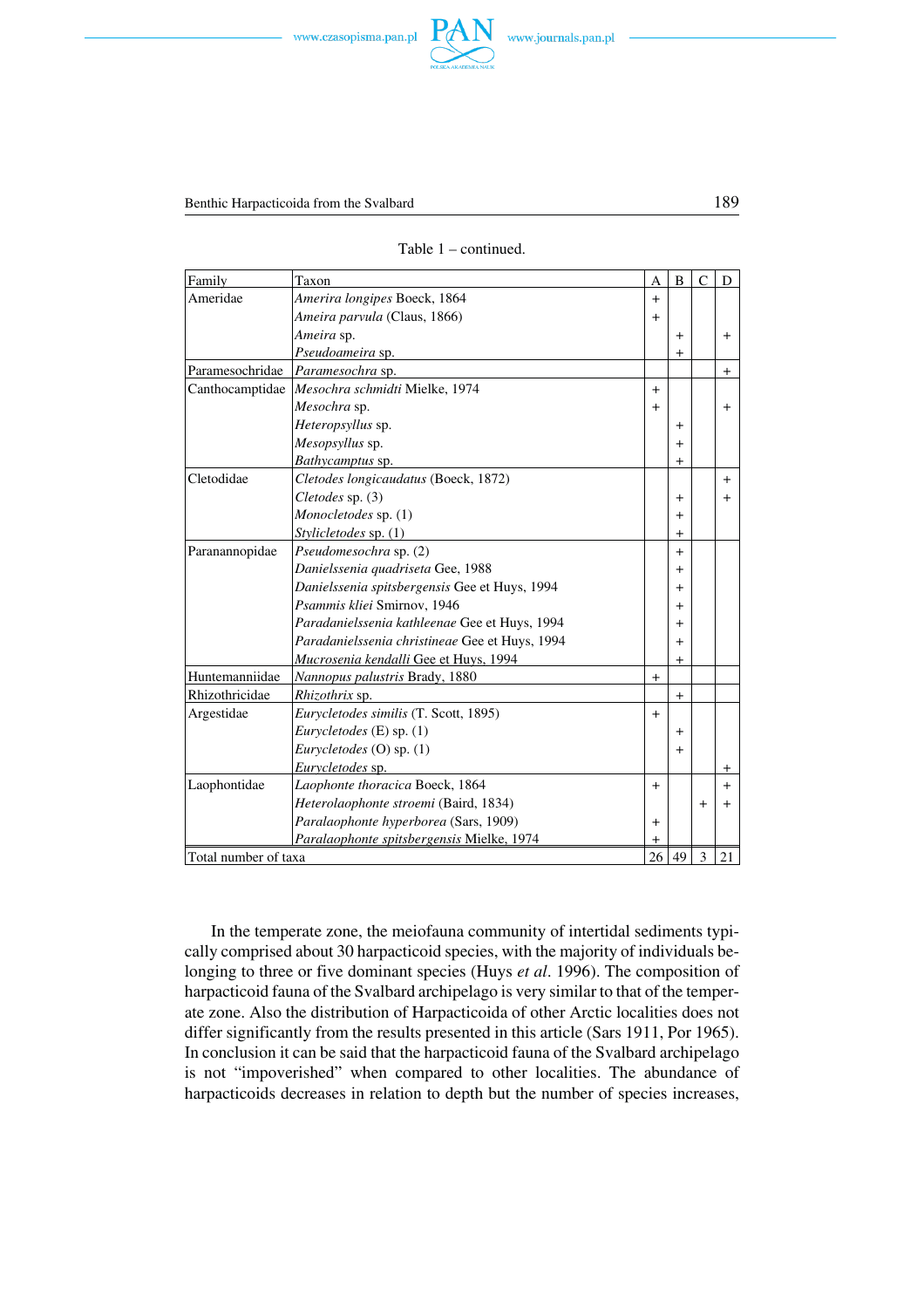

190 Lech Kotwicki

typically 60–70 species inhabit the continental shelf seas and the individuals are spread more evenly among the species (Huys *et al*. 1996).

We may expect a much higher number of taxa to be discovered after closer ex− amination and more extensive sampling.

**Acknowledgements**. — I would like to thank Dr. Mike Gee and Dr. Rony Huys for their scientific advice and permission to use their unpublished data. The assistance in Harpacticoida taxonomy by Dr. Frank Fiers from the Royal Belgian Institute for Natural Sciences (Brussels) and Dr. Marleen De Troch from University of Gent, Department of Marine Biology, is grate− fully acknowledged.

#### References

- BODIN Ph. 1997. Catalogue of the new marine Harpacticoid Copepods. Koninklijk Belgisch Instituut voor Natuurwetenschappen. Studiedocumenten van Het K.B.I.N. Brussel; 304 pp.
- COACHMAN L.K. and AAGAARD K. 1974. Physical Oceanography of Arctic and Subarctic Seas. In: Herman Y. (ed.), *Marine Geology and Oceanography of the Arctic Seas*. Springer−Verlag, Berlin; 1–72.
- GEE J.M. and HUYS R. 1994. Paranannopidae (Copepoda: Harpacticoida) from sublittoral soft sedi− ments in Spitsbergen. — Journal of Natural History, 28: 1007–1046.
- GULLIKSEN B., PALERUD R., BRATTEGARD T. and SNELI J. (editors) 1999. Distribution of marine benthic macro−organisms at Svalbard (including Bear Island) and Jan Mayen. — Research Re− port for DN 1999–4. Directorate for Nature Management; 148 pp.
- Hick G.R.F. and COULL B.C. 1983. The ecology of marine meiobenthic harpacticoids copepods. Oceanography and Marine Biology Annual Review, 21: 67–175.
- HUYS R., GEE J.M., MOORE C.G. and HAMOND R. 1996. Marine and brackish water harpacticoid copepods. — Synopses of the British Fauna (New Series) Barnes R.S.K. & Crothers J.H. (eds) No 51; 352 pp.
- KENDALL M.A., WARWICK R.M. and SOMERFIELD P.J. 1997. Species size distribution in Arctic benthic communities. — Polar Biology, 17: 389–392.
- LANG K. 1936. Die wahrend der Schwedischen Expedition nach Spitzbergen 1899 eingesammelten harpacticiden. — Kungliga Svenska Vetenskapsakademiens Handlingar (3) 15 (4): 1–55.
- LANG K. 1948. Monographie der Harpacticiden. Nordiska Bokhandeln. Stockholm. Vol. 2: 1–1683.
- LANG K. 1965. Copepoda Harpacticoidea from the Californian Pacific coast. Kungliga Svenska Vetenskapsakedemiens Handlingar, (4) 10 (2): 1–560.
- MIELKE W. 1974. Eulitorale Harpacticoida (Copepoda) von Spitzbergen. Mikrofauna des Meeres− bodens, 37: 161–210.
- MOORE C.G. 1973. The kelp fauna of Northest Britain. Multivariate Classification: Turbidity as an ecological factor. — Journal of Experimental Marine Biology and Ecology, 13: 127–163.
- PFANNKUCHE O. and THIEL H. 1988. 9. Sample processing. *In*: Higgins R.P. & Thiel H. (eds.), *In− troduction to the study of meiofauna*. Smithsonian Institution Press, Washington D.C. London; 135–145.
- POR F.D. 1965. Harpacticoida (Crustacea, Copepoda) from muddy bottoms near Bergen. Sarsia, 21: 1–16.
- RADZIEJEWSKA T. and STANKOWSKA−RADZIUN M. 1979. Intertidal meifauna of Recherchefjorden and Malbukta, Vest Spitsbergen. — Sarsia, 64: 253–258.